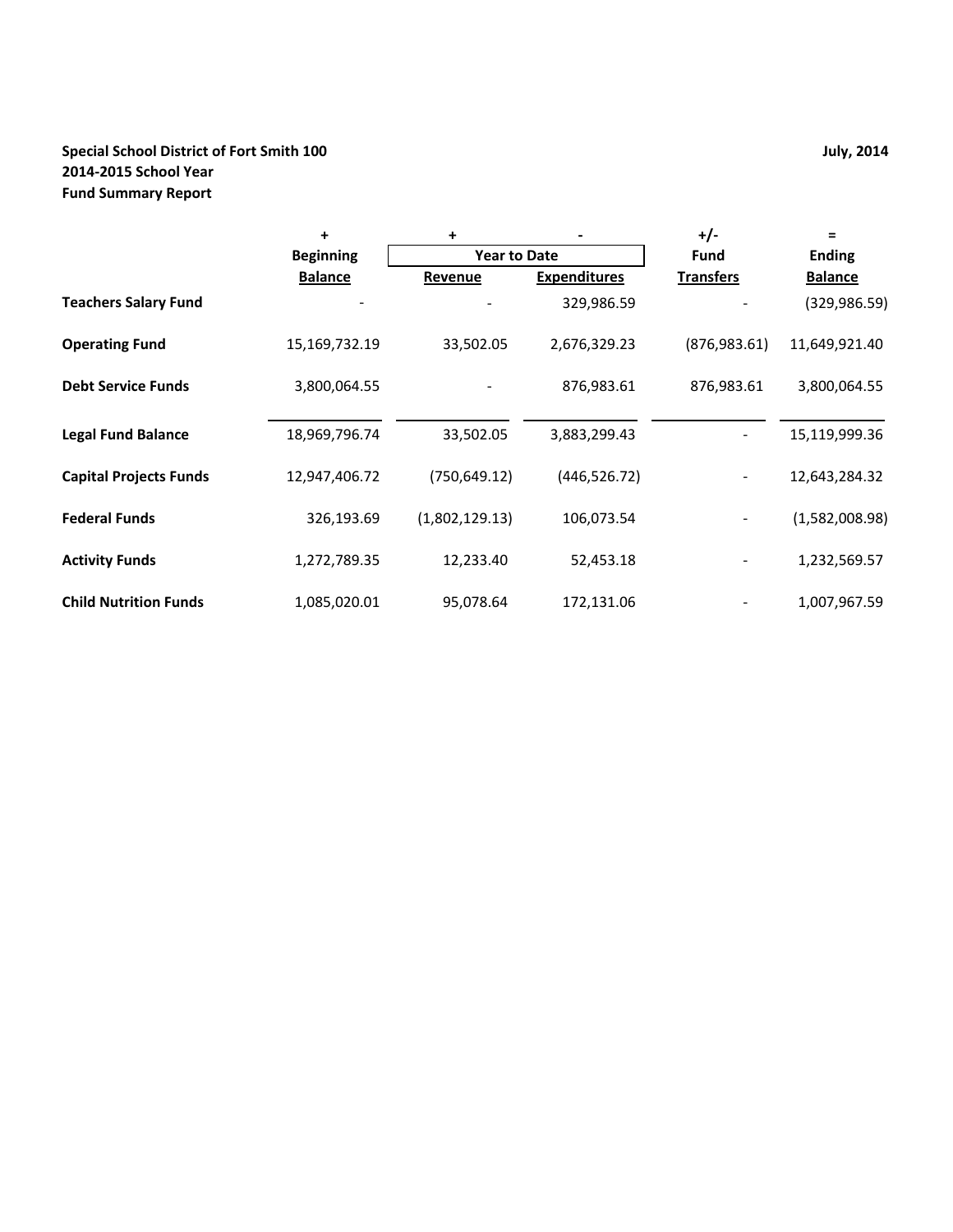### **Special School District of Fort Smith 100 2014‐2015 School Year Revenue Report**

|                                       | <b>July, 2014</b> | <b>Year to Date</b> | <b>Budget</b> | (Excess) or<br><b>Short of Funds</b> |
|---------------------------------------|-------------------|---------------------|---------------|--------------------------------------|
| Property Taxes - Jul-Dec              |                   |                     | 34,944,106    | 34,944,106                           |
| Property Taxes - Jan-Jun              |                   |                     | 13,165,332    | 13,165,332                           |
| <b>Property Taxes - Delinquent</b>    |                   |                     | 2,139,465     | 2,139,465                            |
| Property Taxes - Excess Comm          |                   |                     | 1,064,960     | 1,064,960                            |
| Revenues in Lieu of Taxes             |                   |                     | 150,000       | 150,000                              |
| Penalties/Interest on Tax             |                   |                     |               |                                      |
| <b>Interest Revenue</b>               |                   | 1,602.75            | 45,000        | 43,397                               |
| Contributions                         |                   |                     |               |                                      |
| <b>Turf Sponsorships</b>              |                   | 19,000.00           |               | (19,000)                             |
| Sale/Loss Compensation                |                   |                     |               |                                      |
| <b>State Foundation Funding</b>       |                   |                     | 56,705,358    | 56,705,358                           |
| 98% Uniform Rate of Tax               |                   |                     | 698,142       | 698,142                              |
| <b>Other Local Revenue</b>            | 4,714.60          | 4,714.60            | 253,000       | 248,285                              |
| Daycare Fees                          |                   |                     | 166,118       | 166,118                              |
| Severance Tax                         |                   |                     | 1,000         | 1,000                                |
| Special Ed Supervision                |                   |                     |               |                                      |
| Special Ed Catastrophic               |                   |                     |               |                                      |
| <b>Residential Treatment</b>          |                   |                     | 785,138       | 785,138                              |
| Professional Development              |                   |                     | 379,215       | 379,215                              |
| <b>ALE</b>                            |                   |                     | 370,579       | 370,579                              |
| <b>ELL</b>                            |                   |                     | 1,153,246     | 1,153,246                            |
| <b>NSL</b>                            |                   |                     | 10,603,745    | 10,603,745                           |
| <b>Workforce Centers</b>              |                   |                     | 255,125       | 255,125                              |
| <b>General Facility Funds</b>         |                   |                     |               |                                      |
| Debt Service Funds                    |                   |                     |               |                                      |
| <b>Student Growth Funds</b>           |                   |                     |               |                                      |
| <b>College &amp; Career Readiness</b> |                   |                     |               |                                      |
| <b>Other State Funds</b>              | (14, 652.00)      | (14, 652.00)        | 401,840       | 416,492                              |
| <b>Adult Education</b>                | 22,836.70         | 22,836.70           | 1,233,102     | 1,210,265                            |
| <b>State Preschool</b>                |                   |                     | 299,150       | 299,150                              |
| <b>ABC Grant</b>                      |                   |                     | 1,457,850     | 1,457,850                            |
| <b>Indirect Cost Revenue</b>          |                   |                     | 207,726       | 207,726                              |
| Total                                 | 12,899.30         | 33,502.05           | 126,479,197   | 126,445,694                          |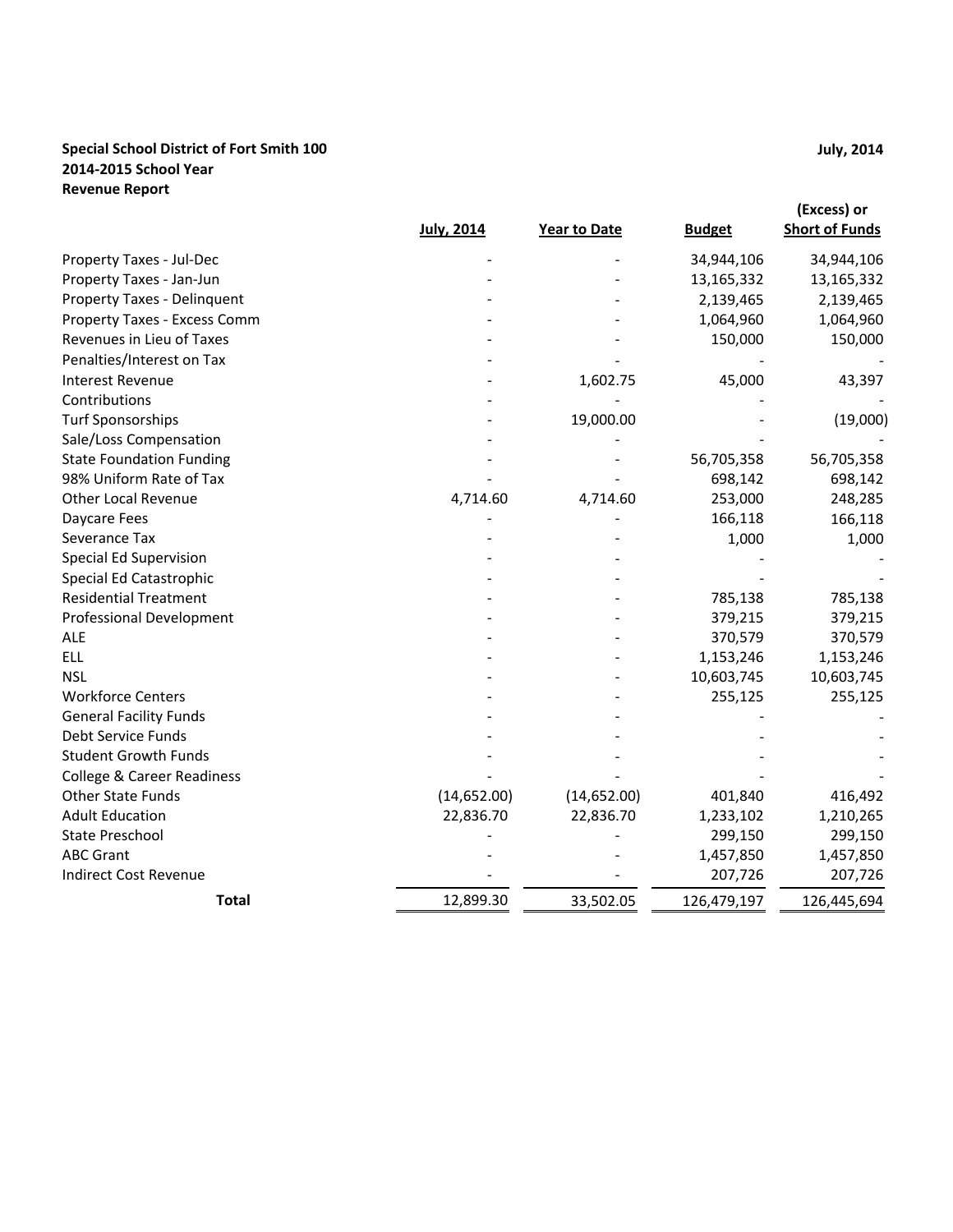#### **Special School District of Fort Smith 100 2014‐2015 School Year Expenditure Report**

|                                     | <b>July, 2014</b> | Year to Date | <b>Budget</b> | (Overage) or<br><b>Left to Spent</b> |
|-------------------------------------|-------------------|--------------|---------------|--------------------------------------|
| <b>Teachers Salary Fund</b>         |                   |              |               |                                      |
| <b>Regular Education</b>            | 117,130.70        | 117,130.70   | 37,412,927    | 37,295,796                           |
| <b>Special Education</b>            |                   |              | 5,357,887     | 5,357,887                            |
| <b>Vocational Education</b>         | 3,289.24          | 3,289.24     | 2,264,005     | 2,260,716                            |
| <b>Compensatory Education</b>       |                   |              | 975,700       | 975,700                              |
| <b>Other Education</b>              | 1,250.00          | 1,250.00     | 2,371,488     | 2,370,238                            |
| <b>Pupil Services</b>               | 16,215.65         | 16,215.65    | 4,285,653     | 4,269,438                            |
| <b>Instructional Staff Services</b> | 70,051.35         | 70,051.35    | 5,413,075     | 5,343,024                            |
| <b>Administrative Services</b>      | 19,124.24         | 19,124.24    | 458,982       | 439,858                              |
| <b>School Admin Services</b>        | 97,623.32         | 97,623.32    | 4,002,248     | 3,904,625                            |
| <b>Central Services</b>             | 5,302.09          | 5,302.09     | 127,250       | 121,948                              |
| <b>Other Services</b>               |                   |              |               |                                      |
| <b>Totals</b>                       | 329,986.59        | 329,986.59   | 62,669,215    | 62,339,230                           |
| <b>Operating Fund</b>               |                   |              |               |                                      |
| <b>Regular Education</b>            | 519,842.18        | 519,842.18   | 14,822,467    | 14,302,625                           |
| <b>Special Education</b>            | 15,172.73         | 15,172.73    | 3,322,750     | 3,307,578                            |
| <b>Vocational Education</b>         | 3,467.96          | 3,467.96     | 709,732       | 706,264                              |
| <b>Compensatory Education</b>       | 545.00            | 545.00       | 584,575       | 584,030                              |
| <b>Other Education</b>              | 19,275.42         | 19,275.42    | 1,930,198     | 1,910,923                            |
| <b>Pupil Services</b>               | 19,493.96         | 19,493.96    | 4,333,877     | 4,314,383                            |
| <b>Instructional Staff Services</b> | 245,253.01        | 245,253.01   | 6,703,020     | 6,457,767                            |
| <b>Administrative Services</b>      | 55,042.19         | 55,042.19    | 728,162       | 673,120                              |
| <b>School Admin Services</b>        | 58,827.83         | 58,827.83    | 3,990,381     | 3,931,553                            |
| <b>Central Services</b>             | 218,862.03        | 218,862.03   | 3,603,733     | 3,384,871                            |
| Maintenance & Operations            | 1,238,636.28      | 1,238,636.28 | 15,199,062    | 13,960,426                           |
| <b>Pupil Transportation</b>         | 172,365.49        | 172,365.49   | 3,156,230     | 2,983,864                            |
| <b>Other Services</b>               | 109,545.15        | 109,545.15   | 1,751,779     | 1,642,234                            |
| <b>Totals</b>                       | 2,676,329.23      | 2,676,329.23 | 60,835,966    | 58,159,638                           |
| <b>Debt Service Fund</b>            |                   |              |               |                                      |
| Principal                           | 435,000.00        | 435,000.00   | 2,618,202     | 2,183,202                            |
| Interest                            | 440,142.61        | 440,142.61   | 2,607,893     | 2,167,750                            |
| Dues and Fees                       | 1,841.00          | 1,841.00     | 25,000        | 23,159                               |
| <b>Totals</b>                       | 876,983.61        | 876,983.61   | 5,251,095     | 4,374,111                            |

**July, 2014**